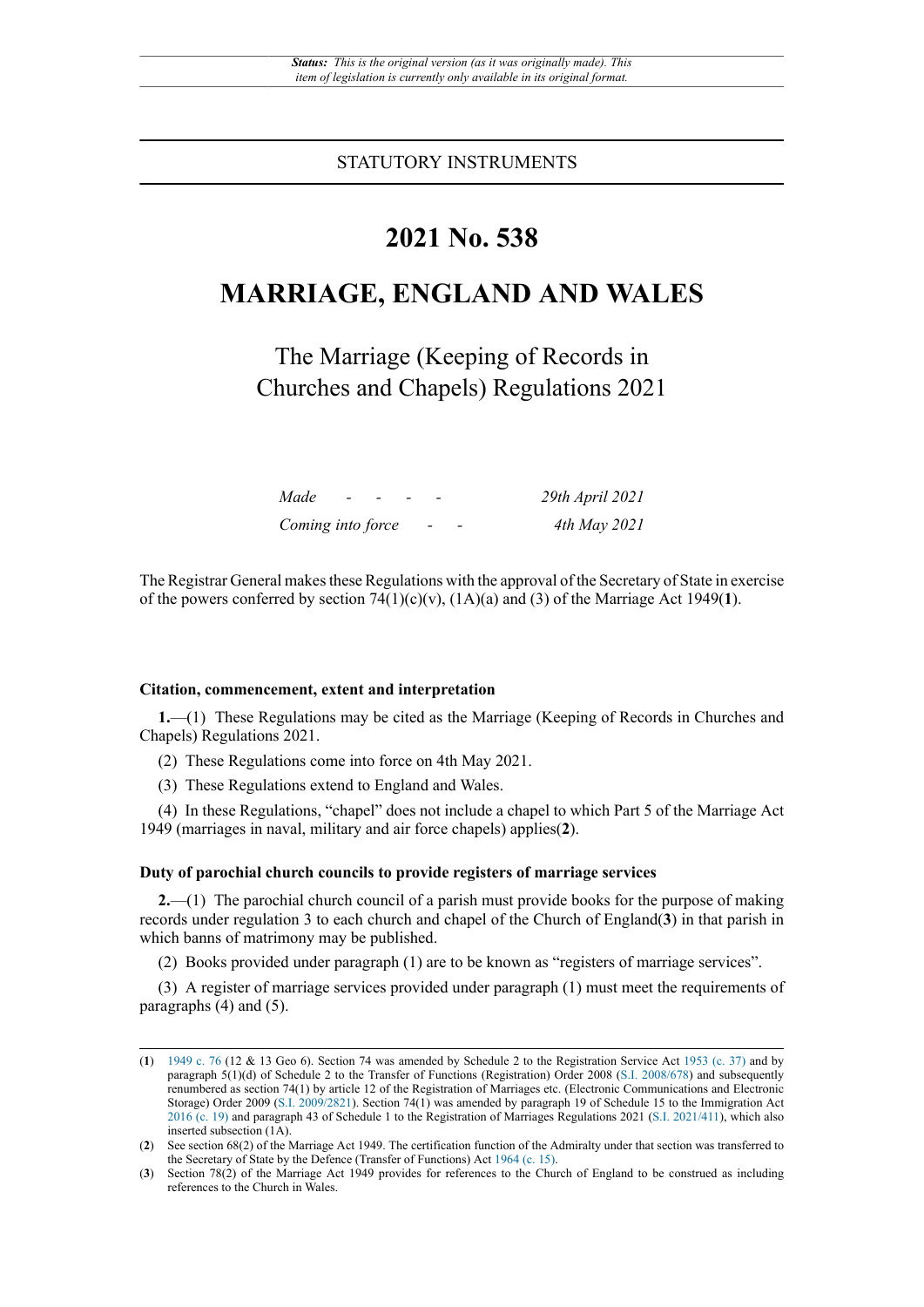(4) The register must be made of durable material.

(5) For the purposes of enabling a record to be made in the register under regulation 3 in respect of a marriage, the register must be printed in such a way that it—

- (a) indicates the descriptions of information required by each of sub-paragraphs (a) to (h) of regulation 3(2) in relation to the marriage, and
- (b) provides corresponding spaces for recording information required by each of those subparagraphs in relation to the marriage.

(6) A register of marriage services provided under paragraph (1) by a parochial church council belongs to that parochial church council.

#### **Duty to record information about marriages solemnized according to the rites of the Church of England or Church in Wales**

**3.**—(1) Paragraphs (2), (3) and (4) apply where a marriage has been solemnized according to the rites of the Church of England in a church or chapel in which banns of matrimony may be published.

(2) As soon as practicable after the marriage has been solemnized, the clergyman by whom the marriage was solemnized must make a record of the following information in relation to that marriage in a register of marriage services provided to the church or chapel under regulation  $2(1)$ 

- (a) the date and place of the marriage;
- (b) the name and surname of each party;
- (c) the date of birth of each party;
- (d) the occupation (if any) of each party;
- (e) the address of each party at the time of the marriage;
- (f) the names and surnames of each party's parents, so far as those names and surnames are known to the clergyman who solemnized the marriage;
- (g) the name and surname of each of the witnesses in whose presence the marriage was solemnized;
- (h) the name and surname of the clergyman by whom the marriage was solemnized.

(3) The clergyman must record the information required by paragraph (2) in English, and may also record information required by that paragraph in Welsh where the church or chapel is situated in Wales.

- (4) After making a record under paragraph (2) the clergyman must sign it.
- (5) This regulation does not apply in relation to a marriage solemnized before 4th May 2021.

#### **Requirements about the keeping of registers of marriage services**

**4.**—(1) The rector, vicar or curate in charge of a church or chapel to which a register of marriage services has been provided under regulation 2(1) must—

- (a) ensure that the register is kept in that church or chapel, and
- (b) do everything that is reasonably practicable to ensure that the register is protected against theft, loss or damage.

(2) Where there is no rector, vicar or curate in charge of a church or chapel to which a register of marriage services has been provided under regulation  $2(1)$ , the obligations under paragraph  $(1)$ in respect of that register fall on the churchwardens of the parish in which the church or chapel is situated.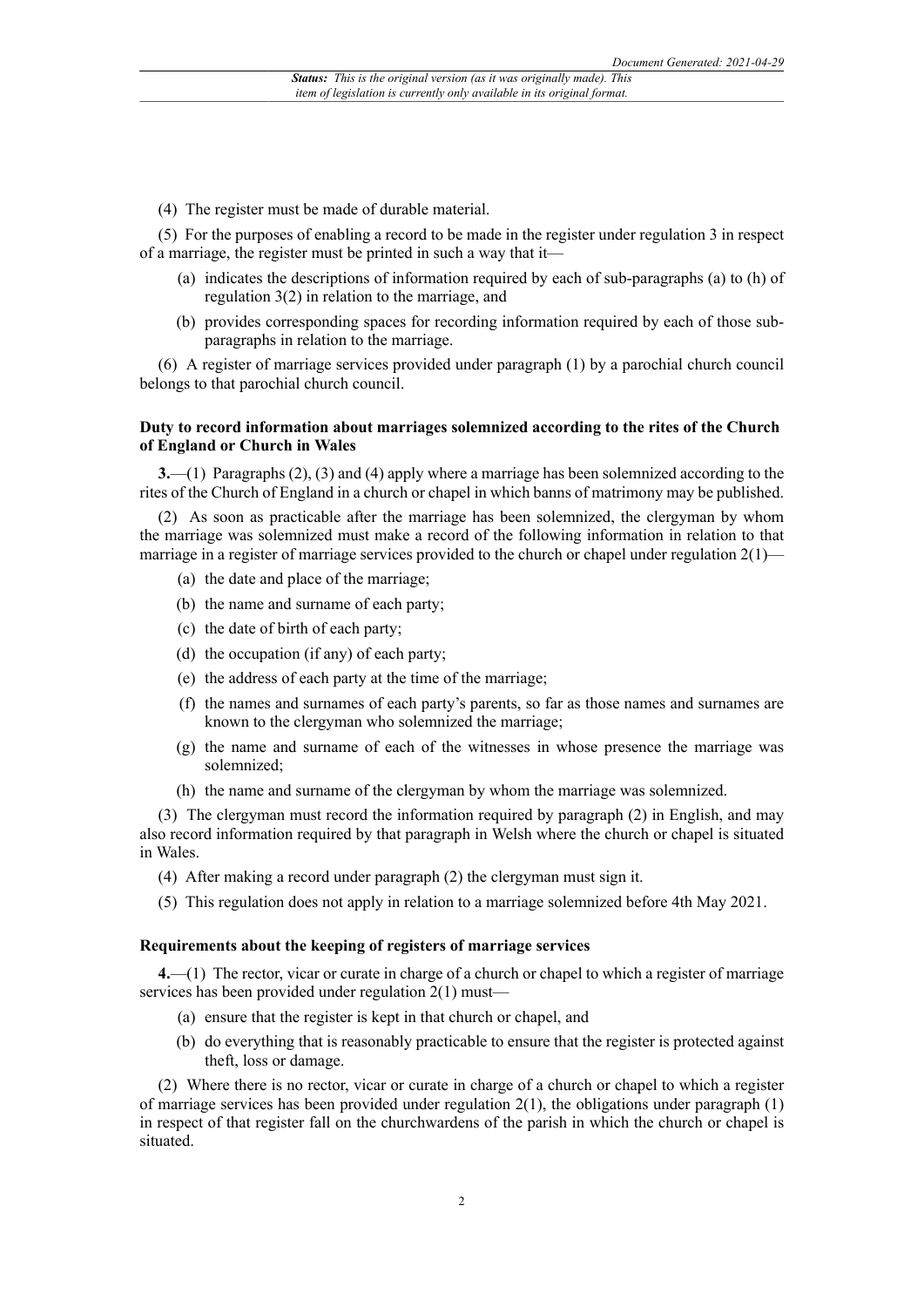*Status: This is the original version (as it was originally made). This item of legislation is currently only available in its original format.*

Given under my hand on 29th April 2021

*Abi Tierney* Registrar General

I approve

*Kevin Foster* Parliamentary Under Secretary of State Home Office

29th April 2021